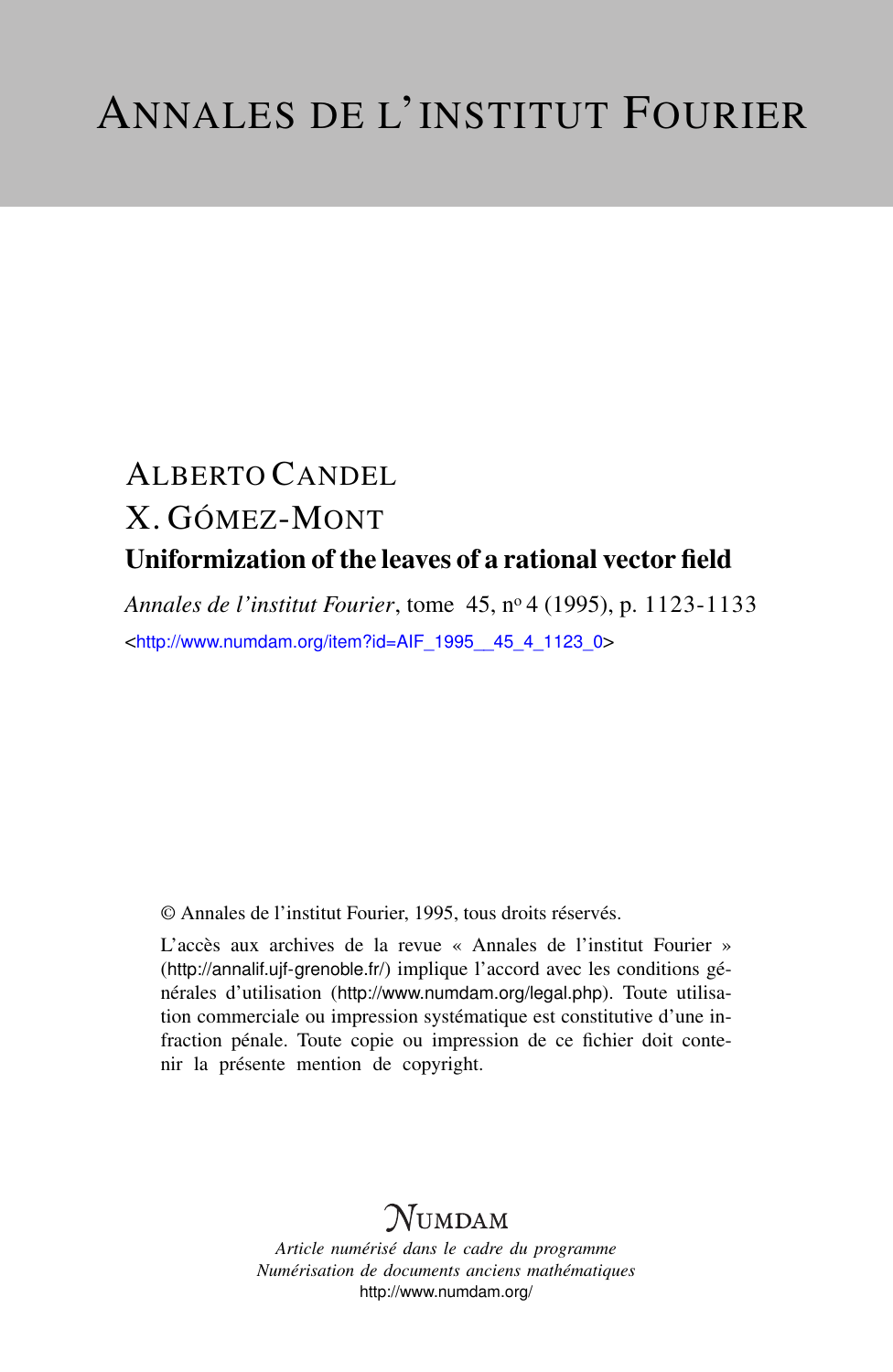Ann. Inst. Fourier, Grenoble **45,** 4 (1995), 1123-1133

### **UNIFORMIZATION OF THE LEAVES OF A RATIONAL VECTOR FIELD**

by A.  $CANDEL^{(*)}$  and X.  $GÓMEZ-MONT^{(**)}$ 

In the present paper we prove uniformization theorems for one dimensional holomorphic foliations with hyperbolic linearizable singularities of a compact complex manifold M. Each leaf of such a foliation is a Riemann surface. If they are hyperbolic (i.e., conformally covered by the unit disc), each has a canonical metric of constant curvature  $-1$ , compatible with the complex structure. The uniformization function  $\eta$  ([7], [11]) compares this canonical metric with a metric induced by restriction to the leaves of a Hermitian metric on the ambient manifold *M.* The main results are :

THEOREM 2.2. — *Let M be a compact complex manifold, F a holomorphic foliation by curves with linearizable hyperbolic singularities and* with hyperbolic leaves. Then the uniformization function  $\eta$  is continuous *on*  $M - \text{Sing}(\mathcal{F})$  and has a continuous extension to M as  $\eta(\text{Sing}(\mathcal{F})) = 0$ .

THEOREM 2.3. — Let  $\mathcal F$  be a holomorphic foliation by curves with *hyperbolic singularities in* CP(2) without leaves *with algebraic closure, then the uniformization function*  $\eta$  *is continuous on* CP(2) with  $\eta = 0$  on the singular set of  $\mathcal{F}$ .

This last theorem may be applied to the generic foliation in  $\mathbf{CP}(2)$ . Note that the statement of this theorem contains the fact that if a holomorphic foliation of  $\mathbf{CP}(2)$  (with hyperbolic singularities) has an euclidean leaf then it also has an algebraic leaf. It would be interesting

<sup>(\*)</sup> Research supported by NSF Grant DMS-9100383.

<sup>(\*\*)</sup> Research supported by CONACYT 3398-E9307 and Guggenheim Foundation. *Key words :* Holomorphic foliations — Uniformization. Math. *classification :* 58F23 - 32L30.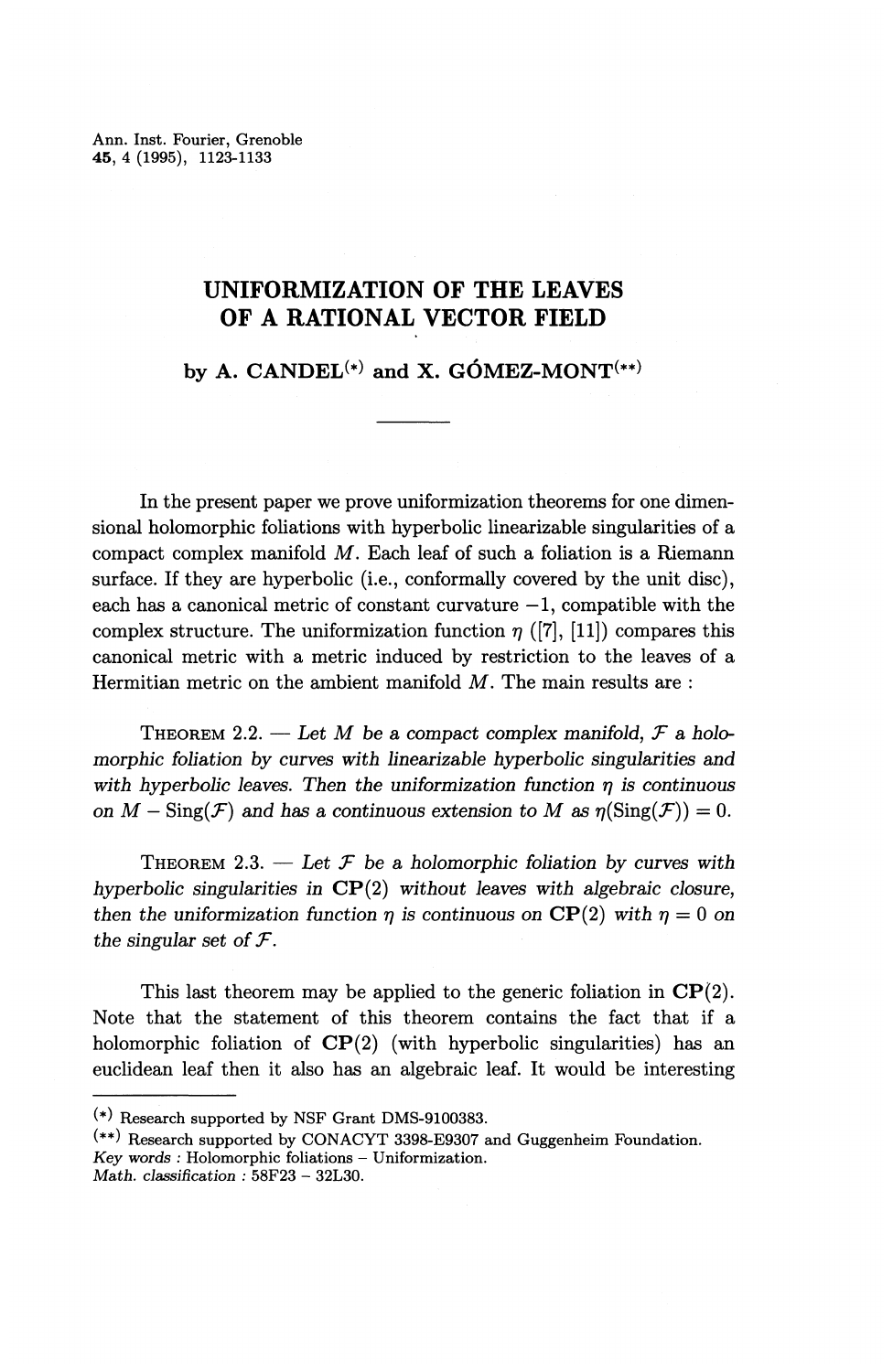to know if the uniformization map is continuous when there are algebraic leaves, and also to understand how it varies with the foliation.

We would like to mention that some of the problems discussed here are posed as open questions in the article [6] by D. Cerveau.

Two recent papers discussing uniformization of leaves of holomorphic foliations are [8] and [9], by Glutsuk and Lins Neto, respectively. The method in those papers appears to be a global one, rather than the local approach of this one. We thank the referee for this reference.

#### **1. Uniformization of the local linear hyperbolic foliation.**

Let  $\Delta^n \subset \mathbb{C}^n$  be the product of the unit disc  $\Delta$  in C provided with the norm  $|(a_1,\ldots,a_n)| = \max_i(|a_i|)$ , where  $|$  is the usual norm in the complex numbers C. A diagonal vector field

$$
X = \sum_{j=1}^{n} \lambda_j z_j \frac{\partial}{\partial z_j}
$$

in  $\mathbb{C}^n$  such that any pair of distinct eigenvalues  $\lambda_j, \lambda_k$  are linearly independent over the real numbers will be called a linear hyperbolic vector field. Let  $\mathcal{F}_X$  be the holomorphic foliation by curves defined by X in  $\Delta^n$ . It has an isolated singularity at 0. Given a point  $p = (p_1, \ldots, p_n)$  in  $\Delta^n - \{0\}$ , the solution of the differential equation  $dz/dt = X(z)$  with initial condition  $z(0) = p$  is given by

$$
(1.1) \t z(T) = (p_1 \exp(\lambda_1 T), ..., p_n \exp(\lambda_n T)).
$$

In the T-plane, there is associated to p a set of real lines  $\{\Lambda_p^j\}_{i=1}^n$ formed by those points T such that  $|z_i(T)| = 1$ . In parametric form the lines are :

(1.2) 
$$
\left(\frac{1}{|\lambda_j|^2} \log(\frac{1}{|p_j|}) + ir\right) \bar{\lambda_j} \qquad r \in \mathbf{R}.
$$

The line  $\Lambda_p^j$  has direction vector  $i\bar{\lambda}_j$  and the distance from  $\Lambda_p^j$  to the origin is

$$
-\frac{1}{|\lambda_j|}\log\left(\frac{1}{|p_j|}\right).
$$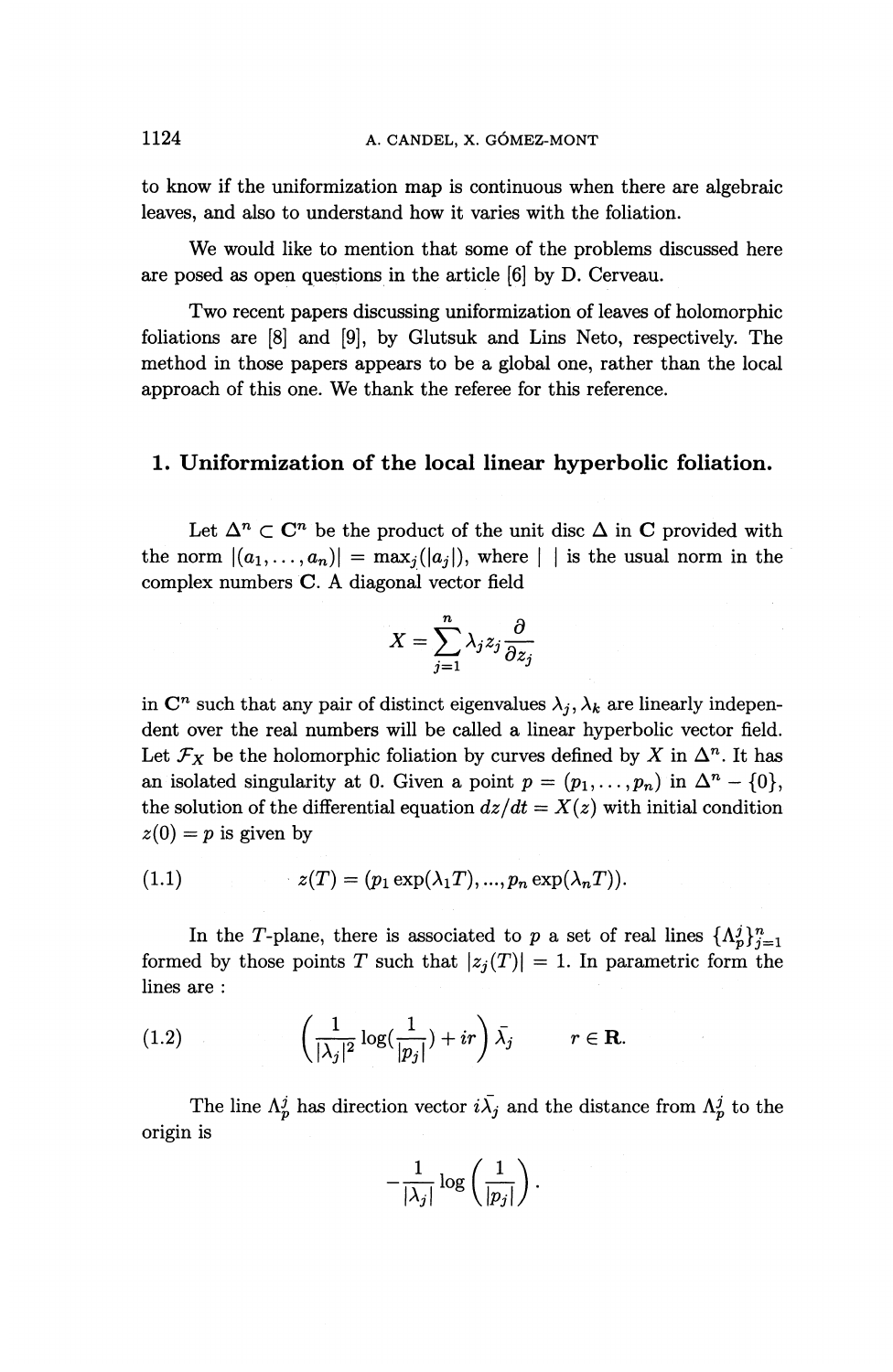If  $p_i$  tends to 0, the corresponding lines are parallel, but the distance to the origin is increasing to infinity. If  $p_i = 0$ , the corresponding line disappears. Conversely, the set of lines determine the absolute values  $\vert p_j \vert$ . Denote by  $P(p)$  the connected component of  $\mathbf{C} - \bigcup_{i=1}^{n} \Lambda_p^j$  containing 0. This  $j=1$ set  $P(p)$  is a convex (and hence simply connected) domain with boundary a polygon formed by line segments parallel to  $i\overline{\lambda}_i$ . Not all sides appear in given polygon, reflecting the fact that the corresponding coordinate  $p_j$  is comparatively small (i.e.  $\Lambda_p^j$  is far from 0).

Let P be the open subset of  $[\Delta^n - \{0\}] \times C$  formed by points  $(p, T)$  such Let P be the open subset of  $\left[\Delta^n - \{0\}\right] \times \mathbf{C}$  formed by points  $(p, T)$  such that T belongs to the polygon  $\mathcal{P}(p)$ . The projection  $\pi : \left[\Delta^n - \{0\}\right] \times \mathbf{C} \to$  $\Delta^n - \{0\}$  is a locally trivial fibre bundle with simply connected fibres.

Recall that a uniformization of a Riemann surface *S* is a holomorphic map from one of the three simply connected Riemann surfaces to *S* which is also a covering map. It follows from the uniformization theorem for Riemann surfaces [2] that there is a map

$$
v : [\Delta^n - \{0\}] \times \Delta \to \mathcal{P} \subset [\Delta^n - \{0\}] \times \mathbf{C}
$$

over  $\Delta^n - \{0\}$  such that  $v(p, -) : p \times \Delta \to p \times \mathcal{P}(p)$  is the unifomization map of  $\mathcal{P}(p)$ , normalized by the conditions  $v(p, 0) = (p, 0)$  and  $(\partial v/\partial z)(p, 0) > 0$ .

We claim that *v* is a homeomorphism. To obtain an expression for  $v$ , recall that the Schwarz-Christoffel formula [1], p. 228, gives an explicit parametrization by a disc  $\Delta$  of a polygon of *n* sides as a function of the form :

(1.3) 
$$
C \int_0^w \prod_{k=1}^n (w - w_k)^{-\beta_k} dw + C'
$$

where  $\beta_k$  are the exterior angles of the polygon, the  $w_k$  are points in the unit circle and C and C' are constants. If  $\mathcal{P}(p)$  consists of n sides, then continuous coordinates for the polygons with parallel sides are the points  $\{w_k(p)\}\$  on the unit circle and the constant  $C(p)$  in the expression (1.3), since the exterior angles are fixed [I], p. 228. The normalization of the uniformizing map implies that *C' =* 0 and

$$
C = r(p) \prod_{k=1}^{n} (-w_k(p))^{\beta_k},
$$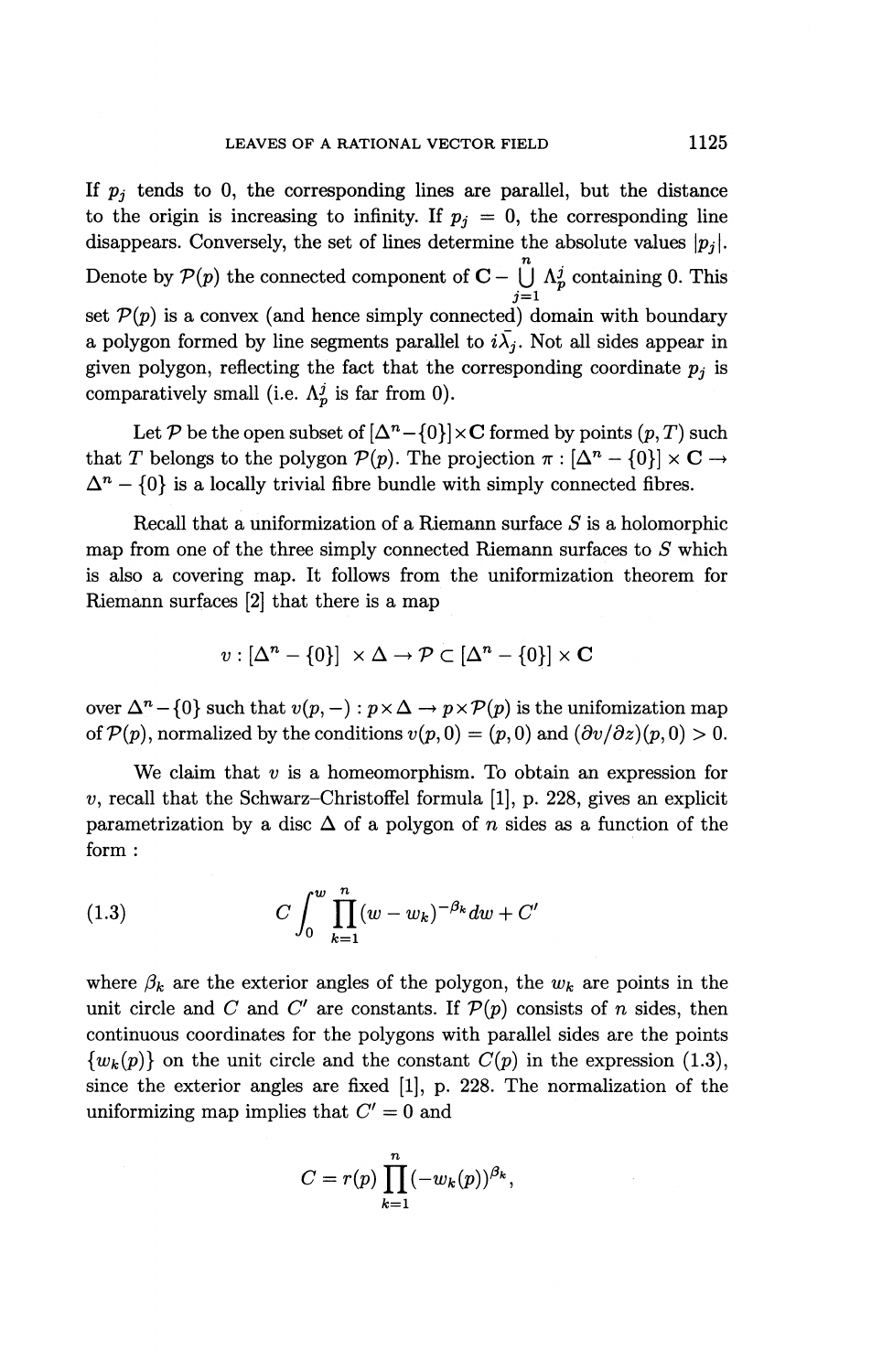where  $r(p)$  is a strictly positive real number that depends continuously on *p.* In conclusion, we obtain the expression

(1.4) 
$$
v(p, w) = r(p) \left( \prod_{k=1}^{n} (-w_k(p)) \right)^{\beta_k} \int_0^w \prod_{k=1}^{n} (w - w_k(p))^{-\beta_k} dw.
$$

If  $w_i$  and  $w_k$  tend to the point  $w_i$ , then the corresponding polygons have one side which becomes smaller and smaller until it disappears. We also have

$$
(w-w_j)^{-\beta_j}(w-w_k)^{-\beta_k} \to (w-w_l)^{-(\beta_j+\beta_k)}.
$$

Since the exterior angles of the polygon have the additivity property  $\beta_i + \beta_k = \beta_l$ , the integrand in (1.4) is continuous if the polygon has *n* sides, or in the limiting case when it has *m* sides but the remaining *n—m* lines pass through the vertices of the corresponding polygon. For an arbitrary point p in  $\Delta^n - \{0\}$  we can increase the components of those coordinates whose line  $\Lambda_p^j$  does not form part of the polygon  $\mathcal{P}(p)$  until the corresponding line passes through a vertex of  $P(p)$  to obtain a point q. Then  $P(q) = P(p)$  and so for expression  $(1.4)$  corresponding to the uniformization of p we use the expression for *q.* This shows that *v* is a homeomorphism.

The function  $z(T)$  in (1.1) restricted to  $\mathcal{P}(p)$  is a parametrization The function  $z(T)$  in (1.1) restricted to  $\mathcal{P}(p)$  is a parametrization<br>of the leaf  $\mathcal{L}_p \subset \Delta^n - \{0\}$  of  $\mathcal{F}_X$  passing through p. It is a bijective correspondence, except if only one coordinate of *p* is non-vanishing, in which case the leaf is a punctured disk and the map is the universal covering map.

The function

$$
u : [\Delta^n - \{0\}] \times \Delta \longrightarrow [\Delta^n - \{0\}]
$$

defined by

$$
u(p,w)=(u_{p,1}(w),\ldots,u_{p,n}(w))=(p_1\exp(\lambda_1v(p,w)),\ldots,p_n\exp(\lambda_nv(p,w))
$$

is then the expression of the uniformization of the leaves of  $\mathcal{F}_X$  in  $\Delta^n - \{0\}$ . If  $s$  is a positive number and  $u_{p,k}$  is a coordinate of a uniformization, then it is identically zero (if the leaf is contained in  $z_k = 0$ ) or it is non-vanishing. In the first case  $(u_{p,k})^s := 0$  and otherwise  $(u_{p,k}^s) = \exp(s\log(u_{p,k}))$ . We In the first case  $(u_{p,k})^s := 0$  and otherwise  $(u_{p,k}^s = \exp(s \log(u_{p,k}))$ .<br>will also use the notation  $(u_p)^s = ((u_{p,1})^s, \ldots, (u_{p,n})^s) : \Delta \to \Delta^n - \{0\}$ 

LEMMA 1.1. — For  $p \in \Delta^n - \{0\}$ , *s* a positive real number,  $u_p$  the uniformization of the leaf  $\mathcal{L}_p$ , then the function  $(u_p)^s$  is a uniformization *of the leaf*  $\mathcal{L}_{p^s}$ .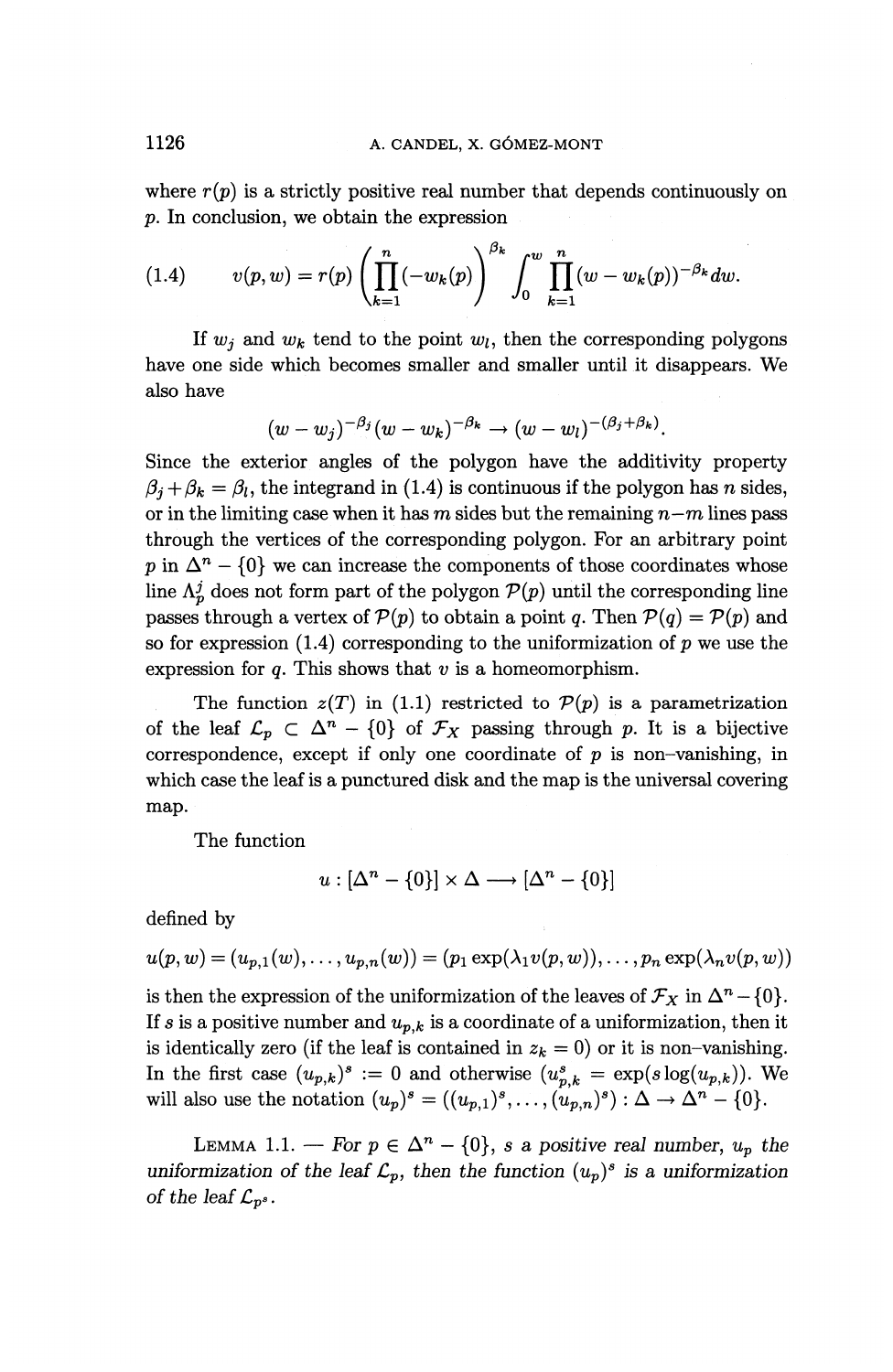*Proof.* — The distance  $l_p^j$  of the lines  $\Lambda_p^j$  to 0 is given by  $-\frac{1}{|\lambda_1|} \log \left(\frac{1}{|n_2|}\right)$ . Therefore the distance from  $\Lambda_p^j$  to 0 satisfies :

$$
(1.5) \t l_{p^s}^j = -\frac{1}{|\lambda_j|} \log \left( \frac{1}{|p_j|^s} \right) = -s \frac{1}{|\lambda_j|} \log \left( \frac{1}{|p_j|} \right) = s l_p^j.
$$

This means that  $\mathcal{P}(p^s) = s\mathcal{P}(p)$  and by the uniqueness of the uniformizing map we have  $v(p^s, w) = sv(p, w)$ . Thus

$$
u_j(p^s, w) = p_j^s \exp(\lambda_j v(p^s, w))
$$
  
=  $p_j^s \exp(\lambda_j s v(p, w))$   
=  $(p_j \exp(\lambda_j v(p, w)))^s = u_j(p, w)^s$ 

PROPOSITION 1.2. — Let  $\{p_m\}$  be a sequence of points in  $\Delta^n - \{0\}$ *converging to* 0, and  $u_{p_m}$  :  $\Delta \rightarrow \Delta^n - \{0\}$  be the uniformizing maps of  $\mathcal{L}_{p_m}$ , then :

- (1)  $\{u_{p_m}\}\$ converges uniformly in compact sets of  $\Delta$  to 0.
- (2)  $\lim_{m\to\infty} (\partial u/\partial w)(p_m,0)=0.$

*Proof.* – The family  $\{u_{p_m}\}\$ is a normal family, so by taking a subsequence, assume that it converges uniformly in compact sets to a function  $u_{\infty}$ . Let  $s_m = \frac{\log(1/2)}{\log |p_m|}$  and  $q_m = (p_m)^{s_m}$ . The points  $q_m$  have norm  $1/2$  and  $\lim_{m \to \infty} s_m = 0$ .

By Lemma 1.1 the uniformization of  $\mathcal{L}_{q_m}$  is  $(u_{p_m})^{s_m}$ . By taking a subsequence, we may assume that  $\lim_{m\to\infty} (u_{p_m})^{s_m} := u'_\infty$  uniformly in compact sets.

From this convergence we obtain that for every  $R \in (0,1)$ , every  $\epsilon > 0$ there exist  $R' \in (0,1)$ ,  $N > 0$  such that if  $|w| \le R$ ,  $m > N$  then

$$
(1.6) \quad |u_m(w)^{s_m}| \leq R', \qquad |u'_\infty(w)| \leq R', \qquad |u_m(w)^{s_m} - u'_\infty(w)| < \epsilon.
$$

**Hence we obtain**

$$
|u_m(w)| \leqslant (R')^{\frac{1}{s_m}}.
$$

Since  $s_m$  tends to zero, we obtain that  $u_m$  converges uniformly to 0 on  $|w| \le R$ . Hence  $u_{\infty} = 0$ . This proves part (1).

*.*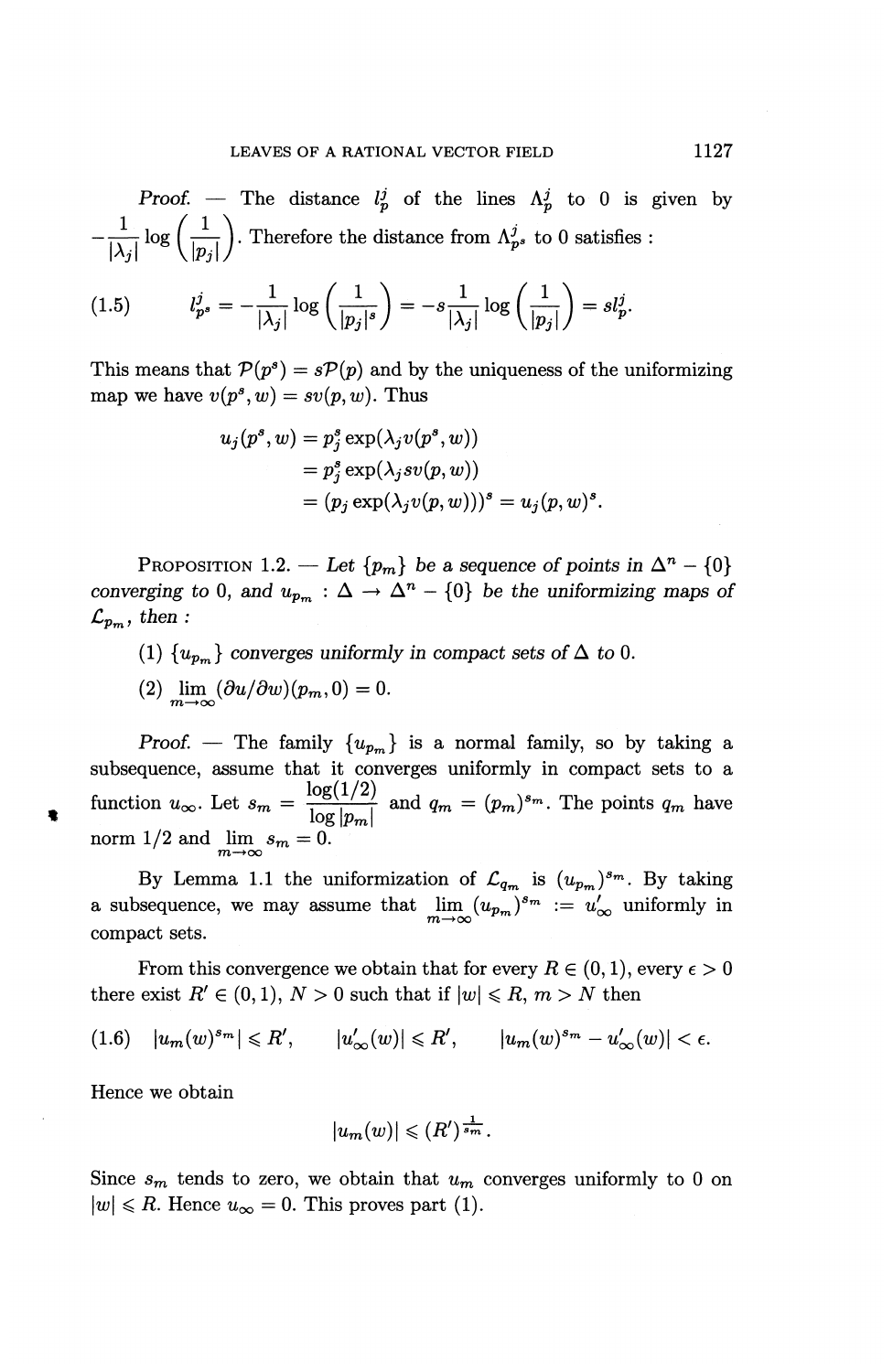To prove part (2), note that from the continuity of the parametrization (1.3) as a function of the polygon it follows that  $\lim_{m\to\infty} r(q_m)$  $r(u'(0)) := r_0$ . This means

 $\forall \epsilon > 0$   $\exists M$  such that  $m > M \Rightarrow |r(q_m) - r_0| < \epsilon$ .

But  $r(q_m) = r((p_m)^{s_m}) = s_m r(p_m)$  due to (1.5). Hence  $|s_m r(p_m) - r_0| < \epsilon$ . Multiplying this inequality by  $|p_m|/s_m$  and doing some manipulations, one obtains :

$$
|p_m|r(p_m)\leqslant (r_0+\epsilon)\frac{|p_m|}{s_m}=(r_0+\epsilon)\frac{|p_m|\log(|p_m|)}{\log(\frac{1}{2})}.
$$

Hence

(1.7) 
$$
\lim_{m \to \infty} |p_m| r(p_m) = 0.
$$

From  $(1.4)$ , the definition of u and some elementary calculations one obtains

$$
\frac{\partial u}{\partial w}(p,0)=r(p)(\lambda_1p_1,\ldots,\lambda_np_n).
$$

**Using** (1.7) **one obtains** (2).

Let  $g_P$  be the 'metric' on the tangent bundle to  $\mathcal{F}_X$  on  $\Delta^n - \{0\}$ made up by putting together the metrics of constant curvature  $-1$  on each leaf of the foliation, and let *QL* be the metric on the same bundle obtained by restricting a (Hermitian) metric on  $\Delta^n$ . Since both metrics are conformal on each leaf, we have  $g_L = \eta g_P$  for a positive function on  $\Delta^n$ : conformal on each leaf, we have  $g_L = \eta g_P$  for a positive function or  $- \{0\}$ , smooth on each leaf, which is called the uniformization map of  $\mathcal{F}_X$ . Then we have  $\eta(p) = |(\partial u/\partial w)(p,0)|$ , and so Proposition 1.2 has the following consequence :

营

COROLLARY 1.3. — Let  $\eta : \Delta^n - \{0\} \to (0, \infty)$  be the uniformization *map of a linear hyperbolic vector field. Then*  $\eta$  *is continuous and has a continuous extension to* 0 with  $\eta(0) = 0$ .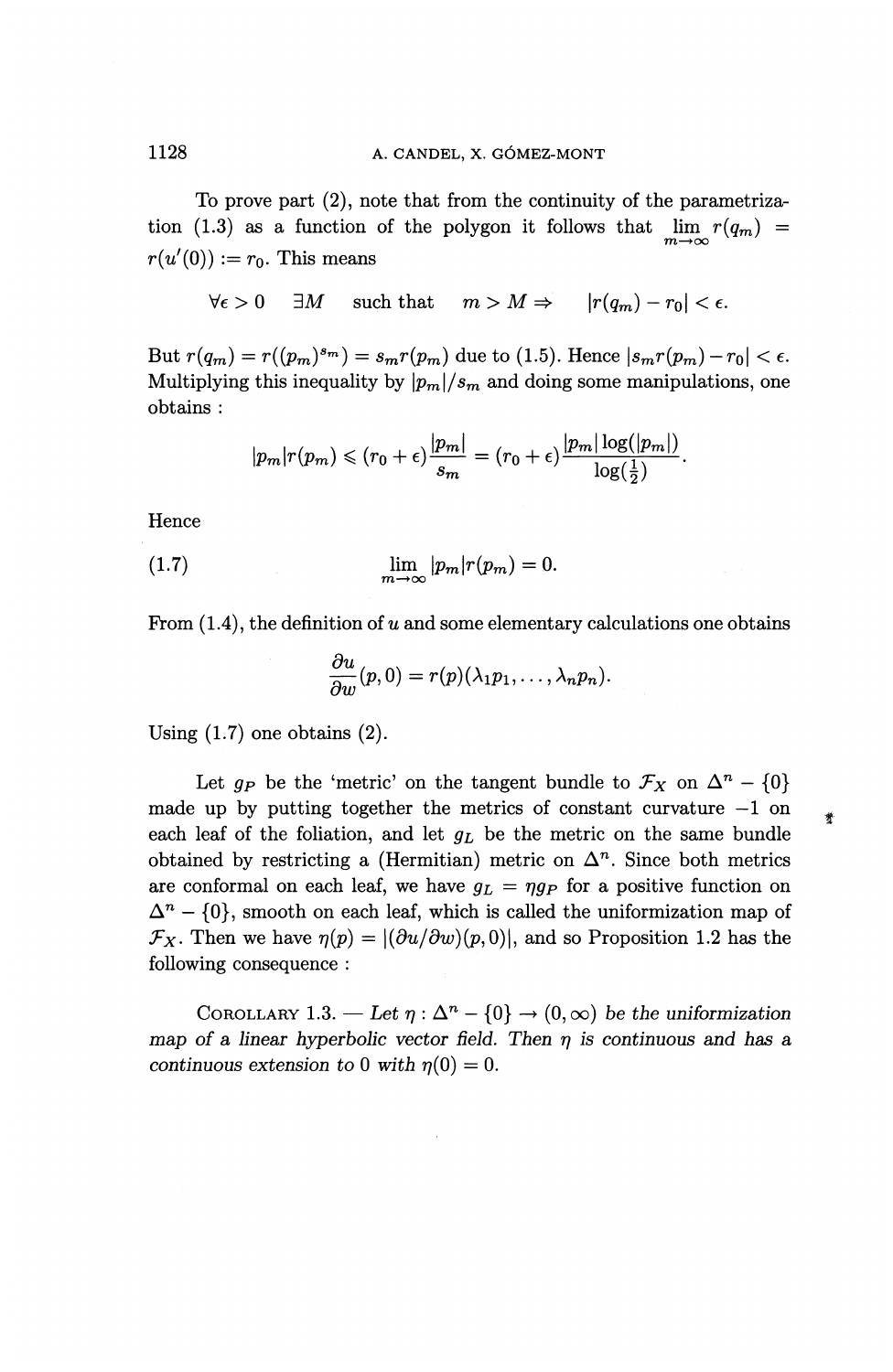### **2. Uniformization of foliations with linearizable hyperbolic singularities.**

Let M be a compact complex manifold with a Hermitian metric,  $\mathcal F$ a holomorphic foliation by curves with isolated singularities, such that at each singular point the foliation is described by a linear hyperbolic vector field. The leaves of the foliation are the leaves in  $M - \text{Sing}(\mathcal{F})$  (we do not attach a singular point to any separatrix passing through it). Assume further that all the leaves of  $\mathcal F$  in  $M - \text{Sing}(\mathcal F)$  are conformally covered by the unit disc (i.e. hyperbolic) and let  $\eta : M - \{0\} \to (0, \infty)$  be the uniformization function comparing the complete hyperbolic metric on the leaves  $g_P$  with the metric  $g_L$  induced on the leaves by the Hermitian metric on  $M : g_L = \eta g_P$ .

PROPOSITION 2.1. — Let M be a compact complex manifold,  $\mathcal F$  a *holomorphic foliation by curves with linearizable hyperbolic singularities* and with hyperbolic leaves. If  $\{u_m\}$  is a family of uniformizations of leaves of  $\mathcal F$  converging uniformly on compact sets to u, then u is a uniformization *of a leaf or a constant in*  $\text{Sing}(\mathcal{F})$ .

*Proof.* — Assume first that  $u(0) = q$ , a singular point of *F*. Let *U* be a neighborhood of *q* with coordinates such that *F* is described by a linear hyperbolic vector field as in section 1. The foliation  $\mathcal F$  restricted to  $U$  will be denoted by  $\mathcal{G}$ . Let  $v_m : \Delta \to U$  be the uniformization of the leaf of  $\mathcal{G}$ with  $v_m(0) = u_m(0)$ . Since the leaves of  $\mathcal G$  are contained in the leaves of  $\mathcal F$ , and due to the explicit nature of  $G$ , one sees that there is a conformal map (holomorphic and injective)  $\alpha_m : \Delta \to \Delta$  such that  $\alpha_m(0) = 0$  and

(2.1)  $v_m = u_m \circ \alpha_m$ .

Since  $\{v_m\}$  and  $\{\alpha_m\}$  are normal families, by taking a subsequence, one may suppose that  $\{v_m\}$  converges uniformly to  $v = 0$  (by Proposition 1.2) and  $\alpha_m$  to  $\alpha : \Delta \to \Delta$  satisfying  $v = u \circ \alpha$ .

Let  $R < 1$  be such that the image by *u* of the closed disc  $\{z \in \Delta; |z| \leq \Delta\}$  $R$ <sup>}</sup> is contained in *U*. By uniform convergence this also holds for  $u_m$ , for *m* sufficiently large (so assume it is true for every *m*). Let  $\beta : \Delta \to \Delta$ be defined by  $\beta(z) = Rz$ . Since the image of  $\beta$  is contained in the image of  $\alpha_m$ , and  $\alpha_m$  is a conformal map, there exists  $\gamma_m : \Delta \to \Delta$  such that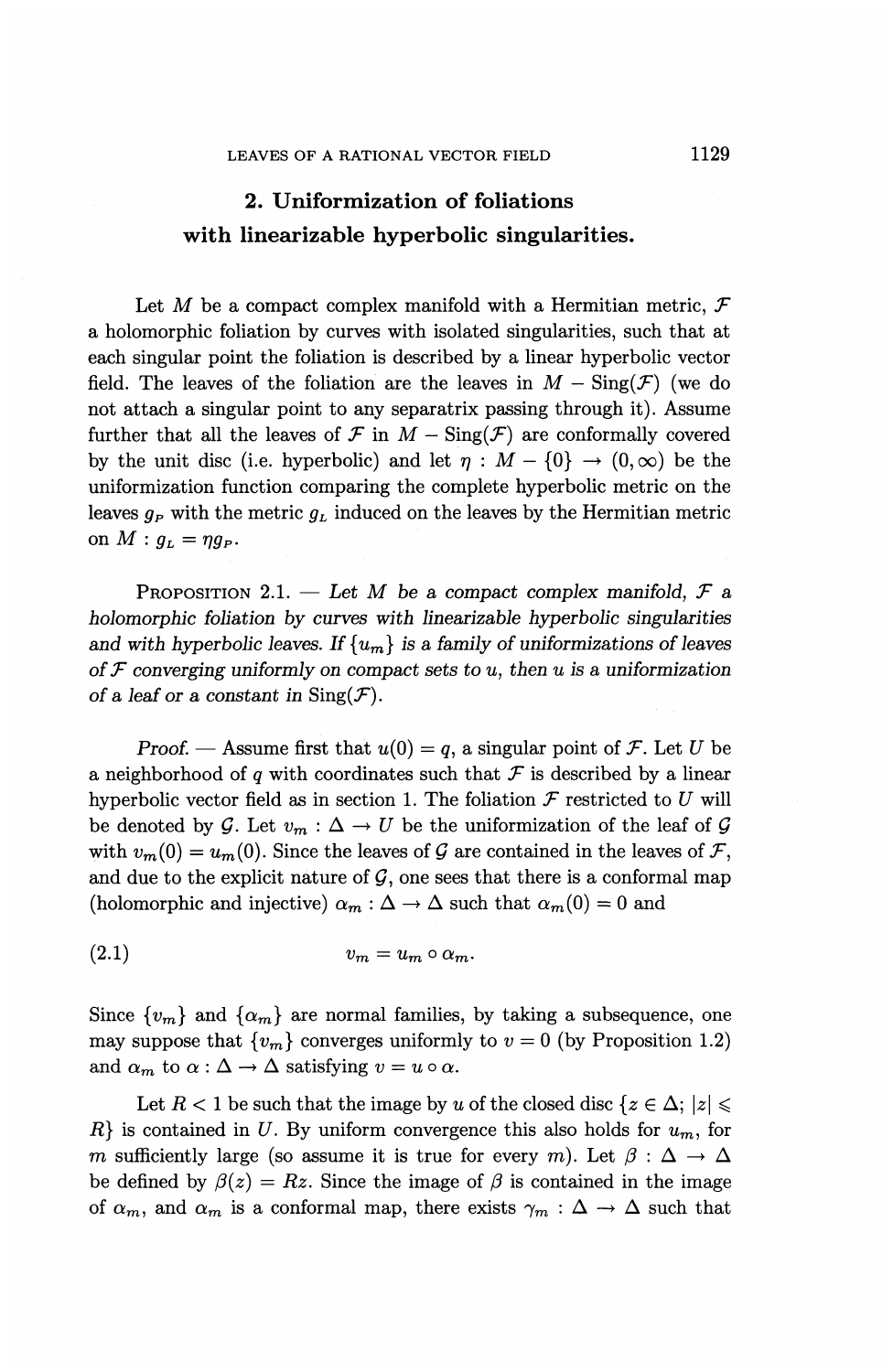$\beta = \alpha_m \circ \gamma_m$ . Taking derivatives at 0 we obtain

$$
\alpha'_m(0) = \frac{R}{\gamma'_m(0)}.
$$

By Schwarz's lemma we have  $|\gamma'_m(0)| < 1$ , as  $\gamma_m$  cannot be a surjection. Hence

$$
(2.2) \t\t R < |\alpha_m'(0)| \leq 1
$$

and so  $|\alpha'(0)| \ge R$ . This implies that  $\alpha$  is non-constant. Since  $v = u \circ \alpha$  we conclude that  $u$  takes the value  $q$  in a neighbourhood of 0, and consequently *u* is identically *q* by analytic continuation.

Now assume that  $u(0)$  does not belong to  $\text{Sing}(\mathcal{F})$ . Then the image of u contains no singular points of  $F$ , for otherwise u would be identically this singular point by the preceeding argument. Thus the image of  $u$  is contained in the leaf  $\mathcal{L}_q$ . We claim that *u* is a uniformization of  $\mathcal{L}_q$ . Let  $\tilde{u}$ be a uniformization of  $\mathcal{L}_q$  with  $\tilde{u}(0) = q$ . Then<br>
(2.3)  $|u'_m(0)| \to |u'(0)| \leq |\tilde{u}'(0)|.$ 

$$
(2.3) \t\t |u'_m(0)| \to |u'(0)| \leq |\tilde{u}'(0)|.
$$

The argument used to prove the lower semicontinuity of  $\eta$  (see [7], [11], [5]) can be applied here to show that we may transport approximations of  $\tilde{u}$  to nearby leaves. It then follows that a strict inequality in  $(2.3)$  would contradict that  $u_m$  are uniformizations. Therefore  $|u'(0)| = |\tilde{u}'(0)|$  and so  $u = \tilde{u}$  as we wanted.

THEOREM 2.2. — *Let M be* a *compact complex manifold with a Hermitian metric, F a holomorphic foliation by curves with linearizable hyperbolic singularities and with hyperbolic leaves. Then the uniformization function*  $\eta$  *is continuous on*  $M - \text{Sing}(\mathcal{F})$  and has a continuous extension *to M* as  $\eta(\text{Sing}(\mathcal{F})) = 0$ .

*Proof. —* Note that the argument to prove the lower semicontinuity of  $\eta$  ([7], [11], [5]) still works here because it reduces to a local question around a compact piece of a leaf.

The argument in Theorem 4.8 of [5], which is based on [3], shows that *n* is bounded above, for otherwise one could prove that there is a leaf of  $F$  which is not hyperbolic, contradicting the hypothesis. This implies that the family of uniformizations is equicontinuous, and hence it is a normal family. Therefore, by Proposition 2.1,  $\eta$  is continuous on  $M - \text{Sing}(\mathcal{F})$ .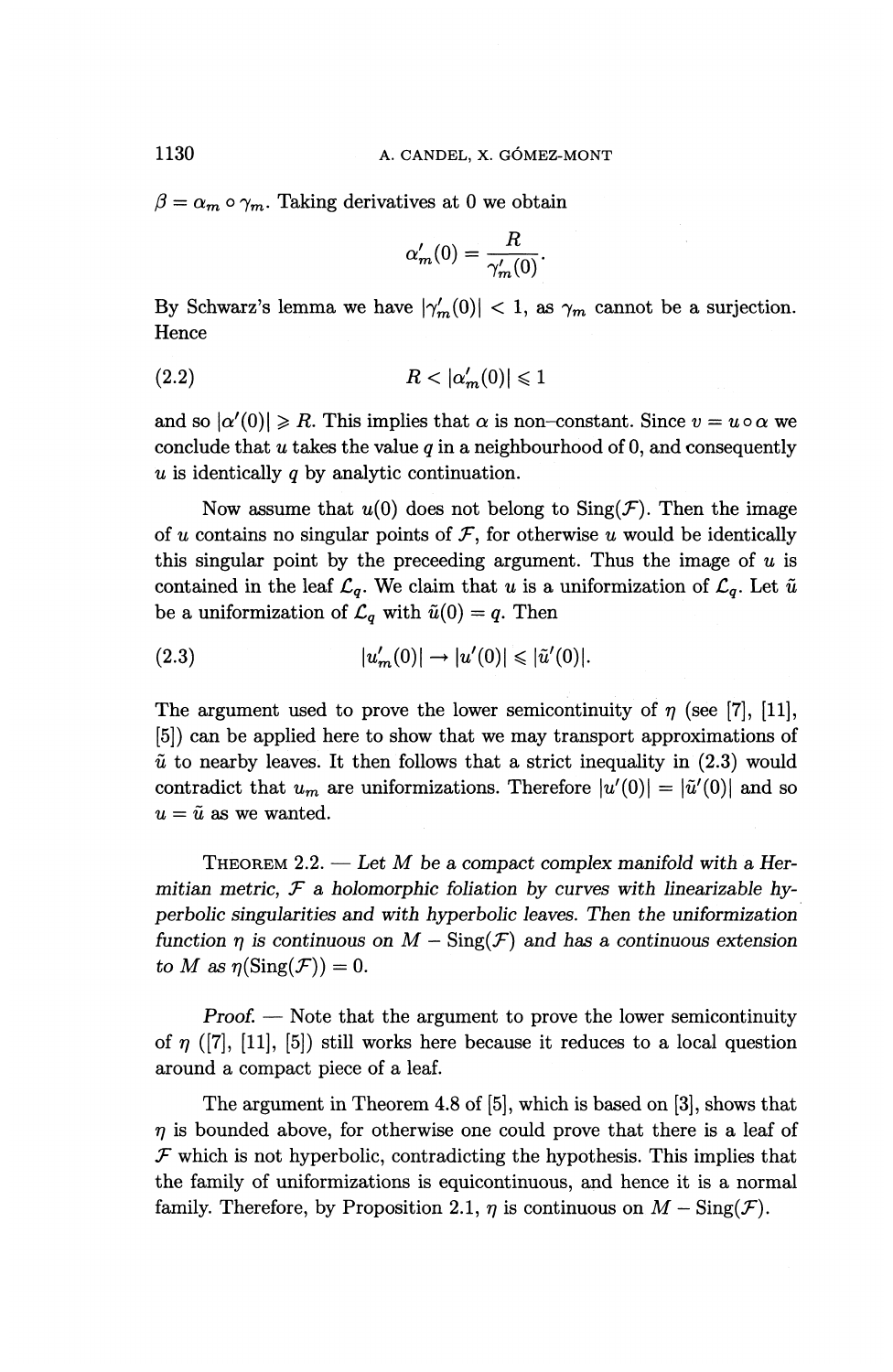To analyze the behaviour of  $\eta$  near the critical points, we take sequences and coordinates as in the proof of Proposition 2.1. By (2.1) and (2.2) we obtain

(2.4) 
$$
R|u'_{m}(0)| \leqslant |v'_{m}(0)| \leqslant |u'_{m}(0)|.
$$

By part (2) of Proposition 1.2 we have  $\lim_{m \to \infty} v'_m(0) = 0$  and using (2.4) we obtain that  $\lim_{m \to \infty} u'_m(0) = 0.$ 

Hence  $\eta$  extends continuously to the singular points as  $\eta = 0$  there and the theorem is proved.

In case  $M$  is the projective plane  $\mathbf{CP}(2)$ , the condition of hyperbolic leaves can be somehow relaxed. We have :

THEOREM 2.3.  $-$  Let  $\mathcal F$  be a holomorphic foliation by curves with *hyperbolic singularities in* CP(2) *and with no leaf with algebraic clo*sure. Then the uniformization function  $\eta$  is continuous on  $\mathbf{CP}(2)$  with  $\eta(\operatorname{Sing}(\mathcal{F})) = 0.$ 

*Proof. —* First we show that there is no invariant transverse measure for  $\mathcal F$  in  $\mathbf{CP}(2) - \text{Sing}(\mathcal F)$ . Near the singular points, the transverse measure has support only at the separatrices, since there is a hyperbolic holonomy on each separatrix. The hypothesis of no algebraic leaves implies that the measure cannot be a Dirac delta on a separatrix. So, the transverse measure has support on the complement of the basin of attraction of the critical points. This set (the support of the measure) is a Riemann surface lamination and it is shown in [4] that there are no invariant transverse measures there.

The proof of the theorem would be complete if we show that every leaf is hyperbolic. Suppose there is an euclidean leaf and let *B{n)* be the averaging sequence it carries  $([5]$ ; Ahlfors' lemma). The sequence of currents in  $\mathbf{CP}(2)$ ,

$$
T_n(\cdot) = \frac{1}{\mathrm{Area}(B(n))} \int_{B(n)} (\cdot)
$$

converges to a closed current  $T$  in  $\mathbf{CP}(2)$ . This is a non-trivial current. Indeed, if  $\omega$  denotes the Kaehler form of projective space, then

$$
T_n(\omega) = T(\omega) = 1
$$

by Wirtinger's theorem.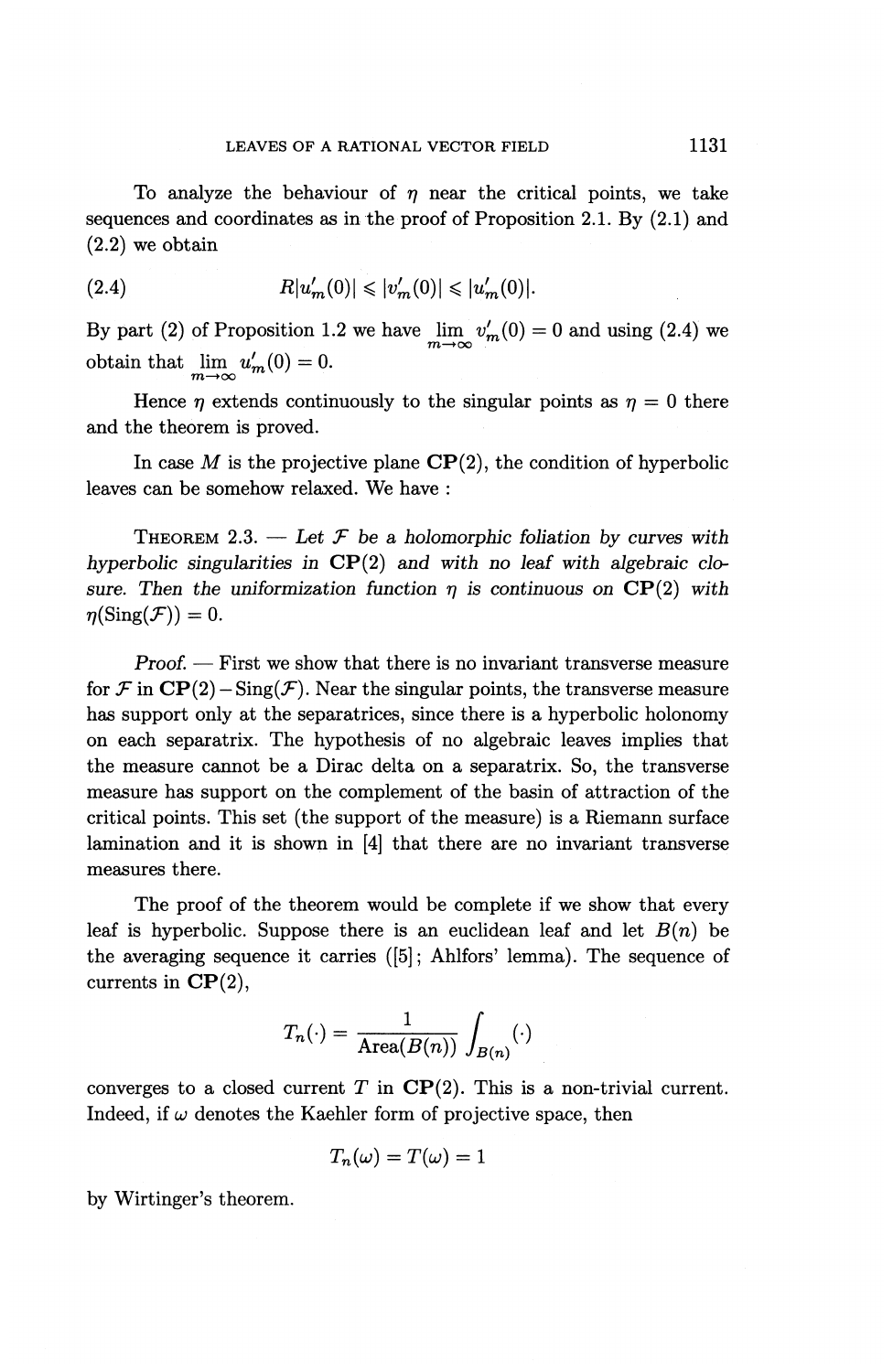Although the foliated manifold we are working on is not compact, the foliation current *T* still defines a measure on compact discs transverse to *F* in  $\mathbf{CP}(2) - \text{Sing}(\mathcal{F})$ , which is invariant by holonomy (see for example the proof of the Riesz representation theorem in [10]). In the non-compact case it is not automatic that *T* is nontrivial (as a current acting on forms with compact support in  $\mathbf{CP}(2)$  –  $\text{Sing}(\mathcal{F})$ ), and that is what we show next. Let C be a projective line in  $\mathbf{CP}(2)$  not containing any of the singularities. Then the Poincaré dual of C may be represented by the Kaehler form  $\omega$ , but also by a closed form  $\sigma$  with support contained in a small tubular neighborhood of *C*. Since  $\omega$  and  $\sigma$  are cohomologous,  $T(\sigma) = T(\omega) = 1$ .

*Acknowledgments. —* The first author would like to thank IAS and CIMAT for their hospitality, and S. Zakeri for pointing out an oversight in one of the proofs.

#### BIBLIOGRAPHY

- [1] L. AHLFORS, Complex Analysis, MacGraw Hill, New York, 1966.
- [2] L. AHLFORS, Conformal Invariants, MacGraw Hill, New York, 1973.
- [3] R. BRODY, Compact manifolds and hyperbolicity, Trans. Amer. Math. Soc., 235 (1978), 213-219.
- [4] C. CAMACHO, A. LINS, P. SAD, Minimal sets of foliations on complex projective spaces, Publ. Math. IHES, 68 (1989), 187-203.
- [5] A. CANDEL, Uniformization of surface laminations, Ann. Scient. EC. Norm. Sup., 26 (1993), 489-516.
- [6] D. CERVEAU, Equations different ielles algebriques : Remarques et problemes, J. Fac. Sci. Univ. Tokyo, 36 (1989), 665-680.
- [7] E. GHYS, Gauss-Bonnet Theorem for 2-dimensional foliations, J. of Funct. Anal., 77 (1988), 51-59.
- [8] A.A. GLUTSUK, The hyperbolicity of phase curves of a generic polynomial vector field in  $\mathbb{C}^n$ , Functional Analysis and its applications, 28 (1994), 77–84.
- [9] A. LINS, Simultaneous uniformization for the leaves of projective foliations by curves, to appear in Bol. Soc. Brasileira.